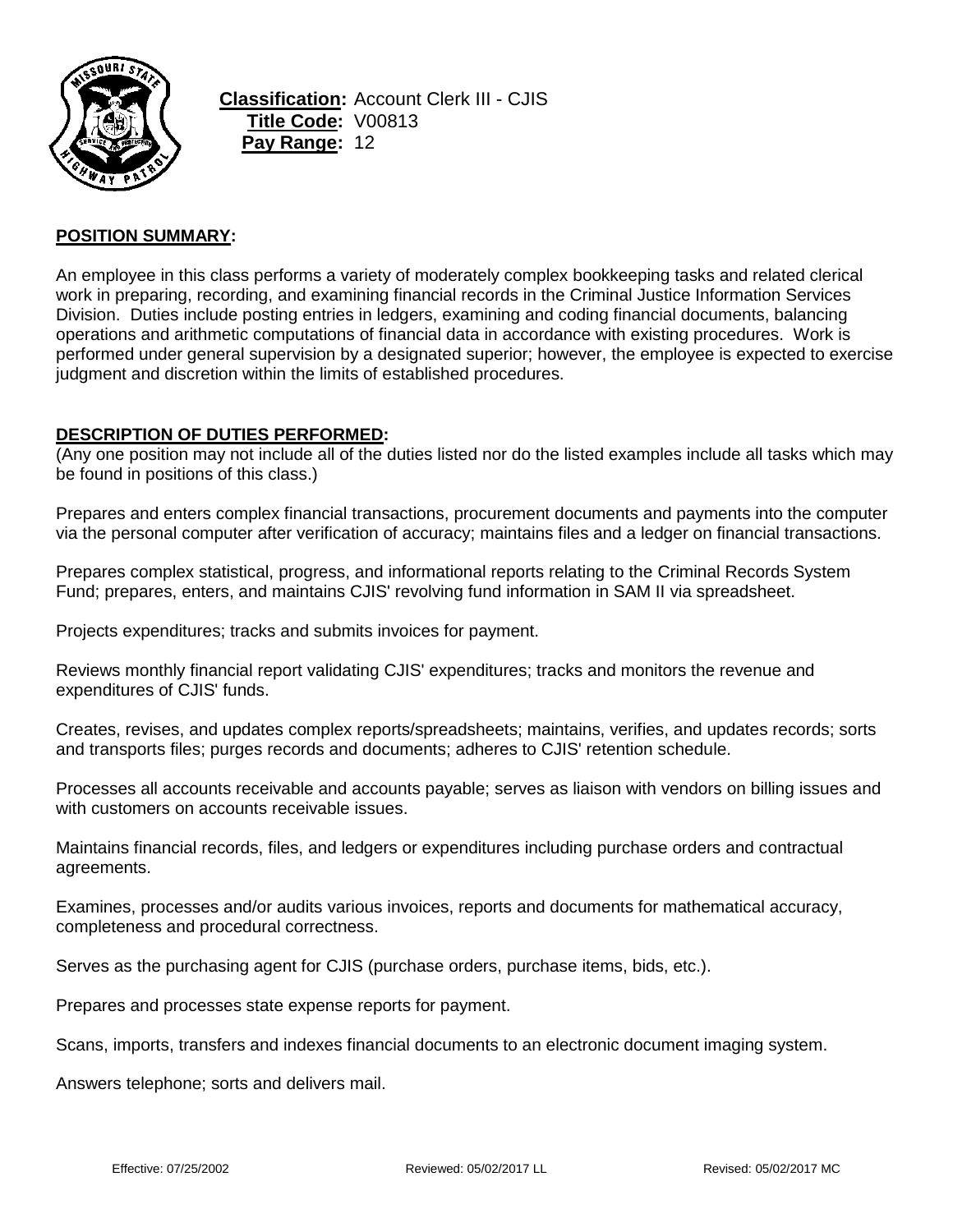# **Classification:** Account Clerk III - CJIS **Title Code:** V00813 **Pay Range:** 12 **Page 2 Page 2 Page 2 Page 2**

Performs other related duties as assigned.

## **REQUIRED KNOWLEDGE, SKILLS, AND ABILITIES:**

Working knowledge of bookkeeping principles and practices.

Working knowledge of office methods and procedures.

Ability to read English effectively.

Knowledge of and ability to use Excel and Microsoft Word.

Ability to communicate in English clearly and concisely, both orally and in writing.

Ability to maintain various records and files.

Ability to establish and maintain harmonious working relations with others.

Ability to make arithmetic calculations with speed and accuracy.

Ability to understand and follow oral and written directions.

Ability to handle restricted and confidential information in a professional manner and maintain the information as such.

Ability to operate basic office machines.

Ability to exercise judgment and discretion.

Possess the skill to operate a calculator with a high degree of accuracy.

Ability to type at a rate of 40 words per minute with ten (10) errors or less.

Ability to work with material that may be of a sexual nature relating to criminal activity (e.g., written material, photographs, and/or verbal language, etc.).

Ability to work hours as assigned.

### **MINIMUM EXPERIENCE AND EDUCATION REQUIRED:**

(The following represents the minimum qualifications used to accept applicants, provided that equivalent substitution will be permitted in case of deficiencies in either experience or education.)

Graduation from standard high school or possess a GED and at least two years experience as an Account Clerk II or comparable experience.

**FLSA STATUS:** Non-Exempt